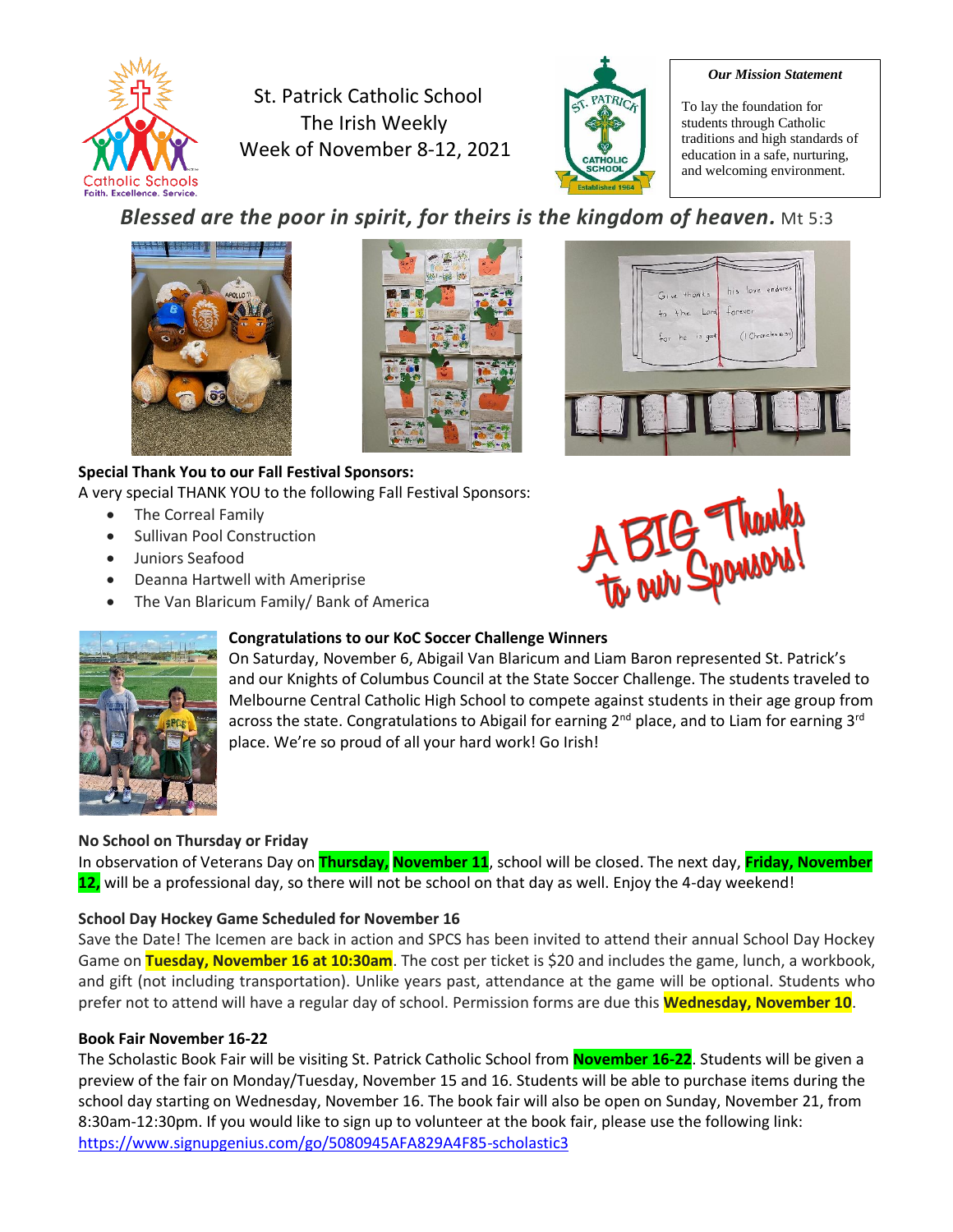#### **Veterans Assembly Planned for November 10**

We will be holding a special prayer service in honor of Veterans' Day on **Wednesday, November 10**. Students are invited to wear a patriotic (red, white and blue) shirt with their uniform/PE bottoms.

### **Volleyball Tryouts Monday and Tuesday**

Girls Volleyball try-outs (Grades 5-8) will be **Monday, November 8th & Tuesday November 9th from 3:15- 5pm**. Teams will be posted Wednesday 11/10 up at school, prior to the long weekend.

### **Spirit Store Open**

Our spirit store is currently open for purchasing spirit items. The store will close on **Sunday, November 14.** If you are interested in purchasing items, please go to [http://www.spcsirish.com/.](http://www.spcsirish.com/)

### **Knights of Columbus Spelling Bee November 17**

The Knights of Columbus will be hosting their annual Spelling Bee on **Wednesday, November 17** for grades 5-8. More information will be shared with students this week on the event. Congratulations to the following students who will be representing their classes:

**5 th Grade**: Abigail Van Blaricum, Brooklyn Baptist, Armando Claudio, Chad Carter, Ashtin Pangilinan, Johanna Sanderson (alternate).

**6 th Grade**: Jada Beach, Peyton Hart, Cameron Oehmann, Marina Porcaro, Solomon Byers, Alyssa Johnson (alternate).

**7 th Grade:** Breanne Belcher, Layne Sutton, Victoria Welliver, Allahyah Rey-Collazo, London Byers, Mary Jane Arjona (alternate).

**8th Grade:** Annamarie Matthews, Alexandra Richards, Nicholas Legere, Kevin Li, Emily Chen, Camden Rios (alternate)

### **Kitchen Closed Nov. 15-23**

The kitchen will be closed from **November 15-23**. Students who normally purchase hot lunch will have to bring lunch from home during that time.

#### **NJHS Meeting and Donation Collection**

Our NJHS Chapter will be meeting on Tuesday, November 9 from 3:15-4:00pm. Students who have been inducted into the NJHS should attend the meeting. Our chapter is collecting items for the homeless from **now through November 30**. Donations can be brought into students' homerooms. They are asking for donations of the following items:

- 1. All PreK- Adult socks
- 2. K-adult socks
- 3. 1st-toothpaste/ travel size
- 4. 2nd-travel toothbrush
- 5. 3rd-travel kleenex
- 6. 4th-lotion/chapstick
- 7. 5th-deodorant
- 8. 6th-bar of soap
- 9. 7th-facecloth
- 10. 8th-baby wipes travel size
- 11. TEACHERS-Adult socks

#### **COVID Impact on Our School**

This week we did not have any reported cases of COVID-19.

We will continue to let you know when students test positive. Because of privacy laws, we cannot disclose the names of the students. We will let the parents of students who have been in close contact know so that they can be quarantined based on the current requirements of the diocese and the Department of Health.

Thank you for all your help with the mask optional policy that is currently in effect. We ask your continued patience and assistance with this and in reporting any new positive cases to us.